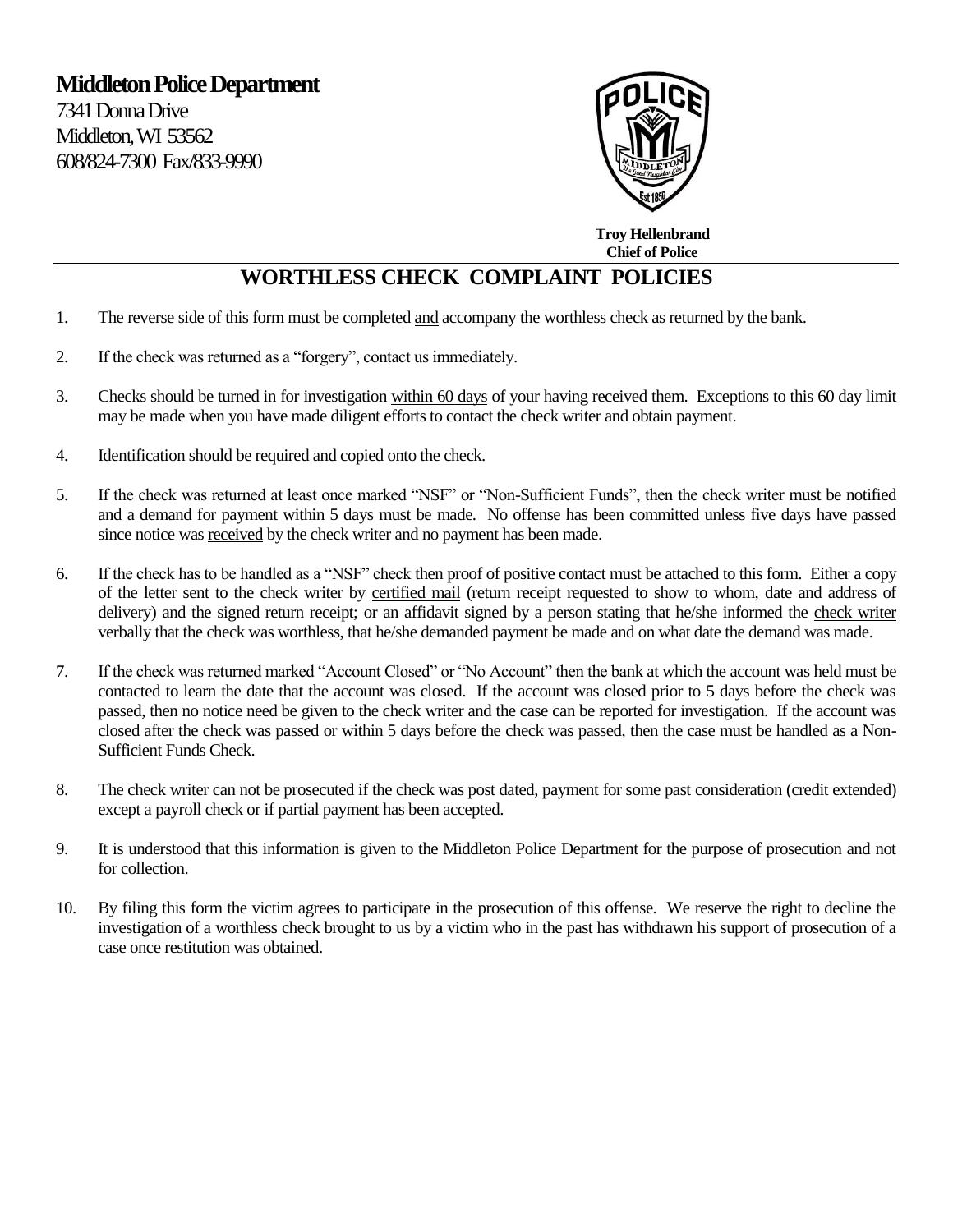## **WORTHLESS CHECK COMPLAINT**

- $\checkmark$  Was the check(s) written for an amount in excess of \$100.00? Yes No<sub>\_\_\_</sub>
- $\checkmark$  Was identification made of the check writer (DL, Photo ID, etc)? Yes\_\_\_ No\_\_\_
- $\checkmark$  Is the check drawn on a Wisconsin Bank?  $\checkmark$  Yes\_ \_ No\_\_\_
- $\checkmark$  Was the check issued within the last 60 days?  $\checkmark$  Yes\_ \_ No\_\_\_

If the answer to any of the questions above is "No", the case will not be accepted for investigation and must be pursued civilly or through a private collections agency. In addition, two party checks, post dated checks, checks held at the writer's request or checks in which partial payment has already been accepted cannot be prosecuted under Wisconsin statutes.

| $\csc \#:$                                                                          |  |  |
|-------------------------------------------------------------------------------------|--|--|
|                                                                                     |  |  |
|                                                                                     |  |  |
|                                                                                     |  |  |
|                                                                                     |  |  |
| Can he/she identify person passing check?                                           |  |  |
|                                                                                     |  |  |
|                                                                                     |  |  |
| Identification used (types):                                                        |  |  |
| Birthdate: Sex: Race: Weight: Hair: Eyes:                                           |  |  |
|                                                                                     |  |  |
|                                                                                     |  |  |
|                                                                                     |  |  |
|                                                                                     |  |  |
|                                                                                     |  |  |
| Check returned: $\bigcirc$ NSF $\bigcirc$ Account Closed $\bigcirc$ Forgery         |  |  |
| Was the check postdated?: Was a partial payment made?: _________________________    |  |  |
| Was the check held at the writer's request?: Was check a third party check?: ______ |  |  |
| What did the writer get in return for the check?:                                   |  |  |
| NSF demand for payment 5 day notice:                                                |  |  |
|                                                                                     |  |  |
| By whom $\frac{?}{?}$                                                               |  |  |
|                                                                                     |  |  |

The above information is correct to the best of my knowledge.

\_\_\_\_\_\_\_\_\_\_\_\_\_\_\_\_\_\_\_\_\_\_\_\_\_\_\_\_\_\_\_\_\_\_\_\_\_\_\_\_